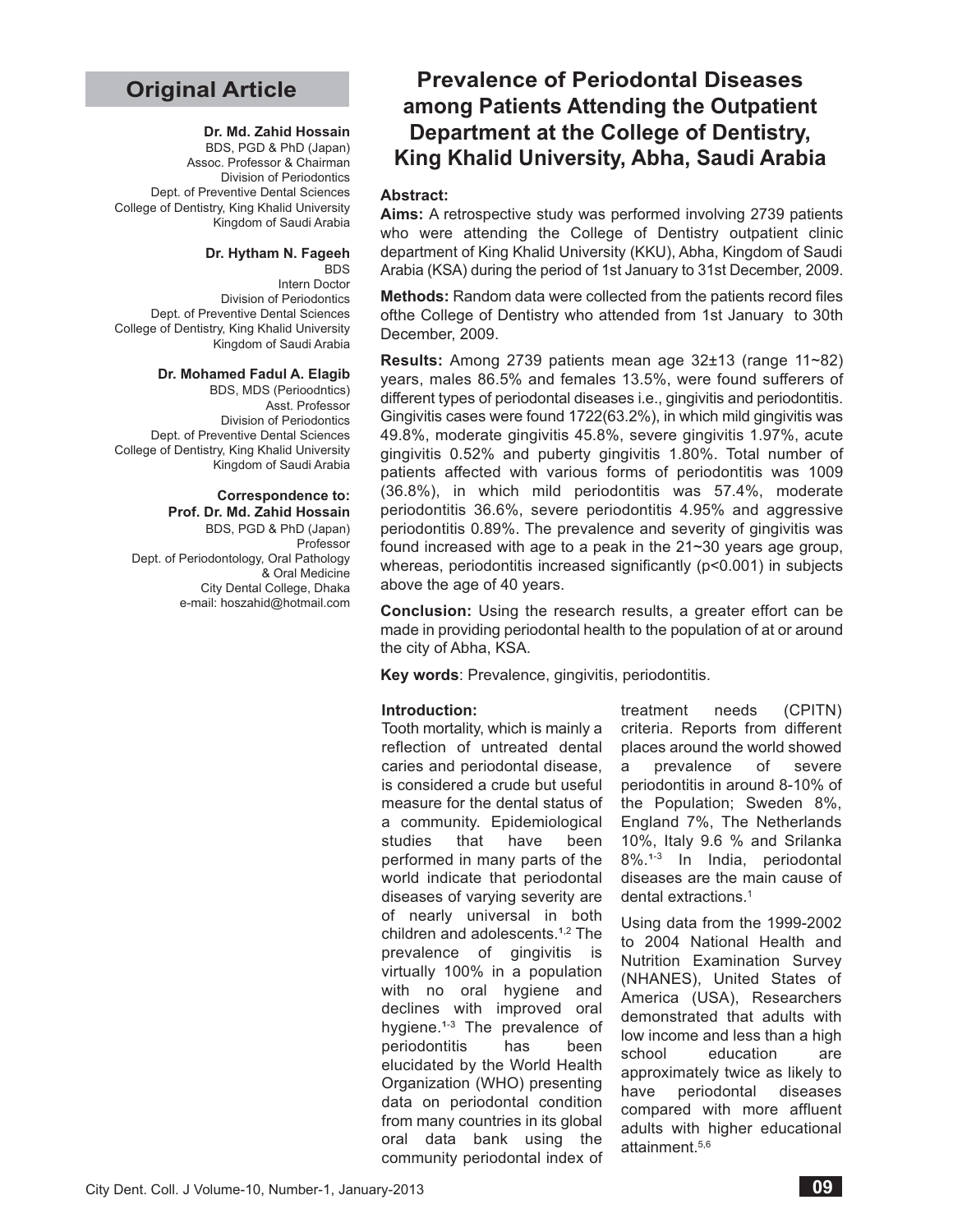Physicians should be concerned about the high rates of tooth loss and periodontal diseases because these oral conditions are associated with significant negative health outcomes.4-6Periodontal diseases have potential effects on a wide range of organ systems, e.g., coronary heart disease (CHD), atherosclerosis, myocardial /cerebral infarction, stoke, diabetes mellitus, preterm labor /low birth-weight (LBW) baby, chronic obstructive pulmonary disease, acute respiratory infections and so on.4,5

## **Research Hypothesis:**

A very limited number of epidemiological studies have been carried out to determine the prevalence of oral diseases in the Kingdom of Saudi Arabia.² In a study conducted with 15~85 years of age patients at the dental screening clinics of the College of Dentistry, King Saud University in Riyadh between 1990 and 1992, Investigators found periodontal diseases were the major factors in patients over 40 years of age accounting 51%.² Whereas, in USA, NHANES 1990- 2004 report showed only 8.52% of adults aged 20-64 years had periodontal diseases and 5.08% with moderate and severe periodontal diseases.6

The prevalence is the number of cases in a designated population at a given point. Any prevalence information must be interpreted in light of the population studied. It was the first effort of the College of Dentistry, KKU, to conduct a research regarding periodontal status among the dental patients thatattended the OPD from 1st January to 30th December, 2009. Two thousand seven hundred and thirty four (2734) dental patients were randomly selected from the College of Dentistry, OPD, KKU. Using the research results, a greater effort can be made in providing periodontal health to the population at or around the city of Abha, KSA.

# **Subjects and Methods:**

Periodontal disease is defined as having at least one periodontal site with 3 millimeters or more of attachment loss (CAL) and 4 millimeters or more of pocket depth (PPD). using the American Academy of Periodontology (AAP) definition of moderate and severe periodontitis: Moderate periodontal disease is defined as having at least two teeth with interproximal CAL of 4 millimeters or more at least two teeth with 5 millimeters or more of PPD at interproximal sites. Severe periodontal disease is defined as having at least two teeth with interproximal CAL of 6 millimeters or more and at least one tooth with 5 millimeters or more of PPD at interproximal sites. In this study, random data were collected from the patients record files that attended from January 1st to December 30th, 2009 where periodontal diseases were indexed as plaque index (PI), gingival index (GI), calculus index (CI) and clinical attachment loss (CAL) after (Loe H. J Periodontol1967;38(suppl):610) and modified from (Russel AL. J Dent Res 1956;35:350).

## **Data analysis:**

Statistical analysis was performed with IBM mainframe version of SAS (statistical analysis system) utilizing the chi-square distribution. The significance value was set as p<0.05.

## **Results:**

Two thousand seven hundred and thirty nine (2739) record files in the OPD, College of Dentistry, were checked for the presence of periodontal diagnosis of which all were sufferers of different forms of periodontal diseases. Average age of the patients was 32±13 (range 11-82) years. Males were 2369(86.49%), mean age 32.1±50.9 (range11-82) years and females, 370 (13.51%), mean age 34.1± 33.9 (range 12-80) years (Table -1) indicating a clear predilection (p< 0.001) in the male patients. Out of 2739 patients, 1722 (62.94%), mean age 26±26.8 (range 11-82) years, were found having various forms of gingivitis. They were diagnosed as chronic generalized mild gingivitis (49.8%), moderate gingivitis (45.8%), severe gingivitis (1.92%), puberty gingivitis (1.80%) and acute gingivitis (0.52%) (Fig.1). The prevalence and severity of chronic mild and moderate gingivitis found increased with age to a peak in the 21-30 years age group and dramatically declined in the 31-40 years age group, suggesting that gingivitis was prevalent (p<0.001) among the adolescents. Whereas, patients diagnosed with periodontitis were 1009(36.88%), mean age 42.8±7.7 (range 11-82) years, chronic generalized mild periodontitis 57.4%, moderate periodontitis 36.6%, severe periodontitis (4.95%) and aggressive periodontitis (1.80%), were found increasing gradually with age and predominantly above the age of 40 years with chronic generalized moderate periodontitis being more common among that age group (p<0.001) (Fig.2).

Out of the 2739 patients, Saudi nationals 1843(71.79%) were far most the largest population among all nationals including Non-Saudi nationals that was only 896(32.71%). In non-Saudi nationals, Egyptians 256(9.4%), Yemenis 229(8.4%), Pakistanis 90(3.3%), Bangladeshis 83(3.1%), Sudanese 58(2.1%), Indians 54(2.0%), Filipinos 50(1.8%), Jordanians 30(1.1%), Afghanis 10(0.4%), Turkish 8(0.2%), Moroccans 7(0.3%), Nepalese 3(0.1%), Nigerians 3(0.1%), Palestinians 3(0.1%), Srilankanese 3(0.1%), Indonesians 2(0.1%), Syrians 2(0.1%), American 1(0.01%), Ethiopian 1(0.01%) and Mauritian 1(0.01%) (Fig.3). Among the different nationalities, Saudi nationals were found suffering from periodontal diseases more (p<0.001) than any other nationals. The total number of Saudi patients 1843(71.79%), in which males were 1583 (83%±50.9) and females 257(14%±48). Saudi nationals were suffering more cases of gingivitis than non-Saudis(p<0.001). The total number of Saudi patients that affected by various forms of gingivitis were 1323(71.90± 16.65%), whereas, in periodontitis, the total number of affected patients were520(28.26± 26.28%) (Table-2).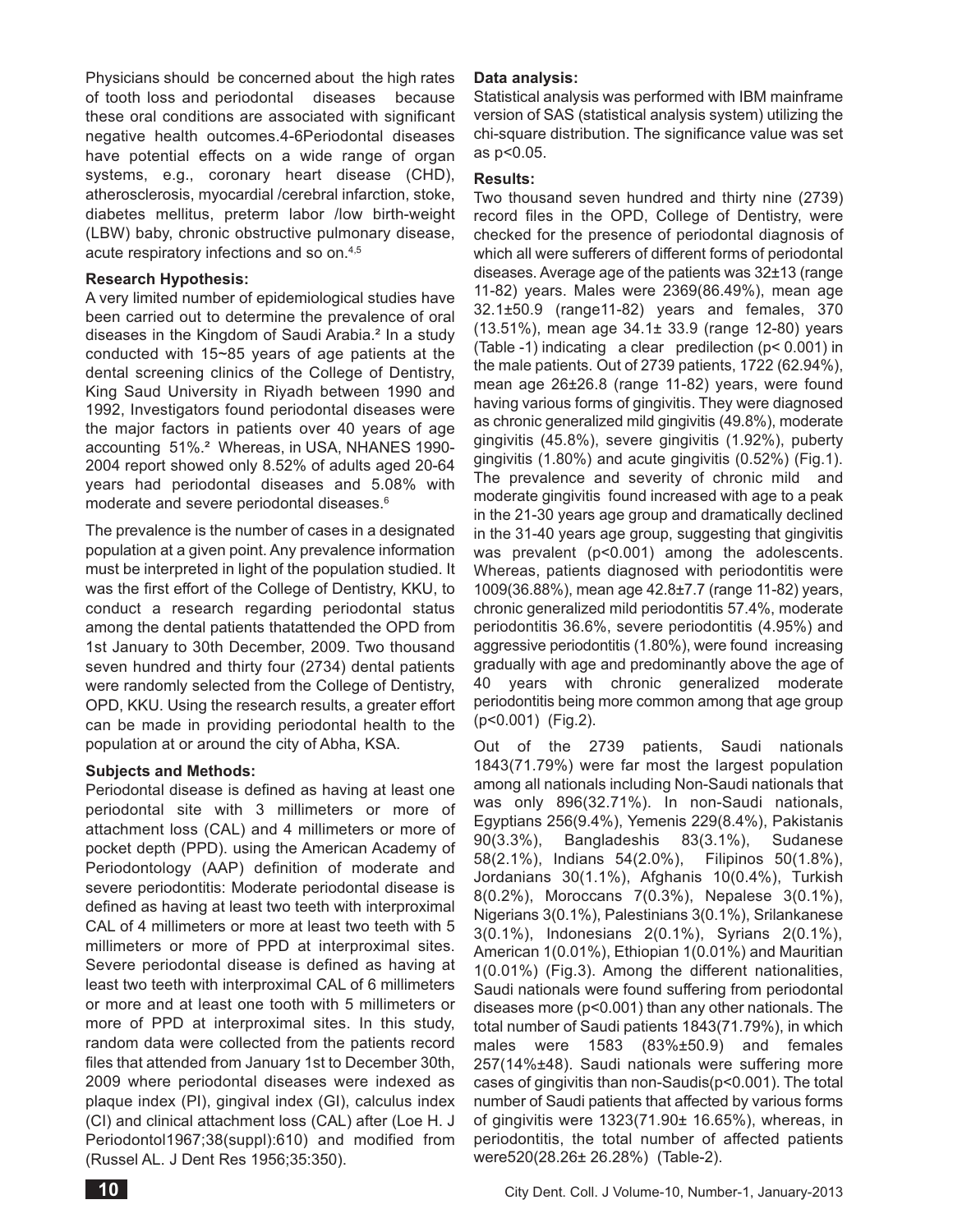## **Table-1: Account of total number of patients and periodontal diseases.**

| <b>Total No. of Patients</b>                  | Total No. of<br><b>Gingivitis</b> | Total No. of<br><b>Periodontitis</b> |
|-----------------------------------------------|-----------------------------------|--------------------------------------|
| 2739                                          | 1722                              | 1009                                 |
| M-2369 (86.49 ± 50.90%) F-370 (13.51 ± 33.9%) | $(62.94 \pm 26.80\%)$             | $(36.88 \pm 7.70\%)$                 |

N.B.: M-male, F-female.



# Fig.1: Distribution of different types of gingivitis among age groups.

# **Table-2: Account of all Saudi patients and periodontal diseases among them.**

| <b>Total No. of Saudi Patients</b>   | <b>Total No. of</b><br><b>Gingivitis</b> | <b>Total No. of</b><br>Periodontitis |
|--------------------------------------|------------------------------------------|--------------------------------------|
| 1843                                 | 1323                                     | 520                                  |
| M-1583 (86% ±50.90) F-257 (14% ± 48) | (71.90± 16.65%)                          | $(28.26 \pm 26.28\%)$                |

N.B.: M -male, F -female.

# **Fig. 2: Distribution of different types of periodontitis among age groups.**



## **Fig.3: Nationalities of the subjects.**



# **Discussion:**

The prevalence is the number of cases in a designated population at a given point. Saudi Arabia is a country of multinational inhabitants and the Abha city of Asir region is not out of this premise. Though various nationalities existed, were not permanent in Abha city. Thus, the main aim of this study was considered for measuring the prevalence of periodontal diseases among Saudi nationals. Among the multi nationalities, Saudi nationals were found 67.3% that attended the College of Dentistry, KKU in the year of 2009. Of these, male (86%) and female (14%) patients were found suffering from gingivitis 71.9%(p<0.001) and periodontitis 29.1%, (p<0.001), respectively (Table-2).

A great number of population were found suffering from gingivitis (63.2%) and periodontitis (36.8%) (Table-1) that is comparable with the published data (51%) of the College of Dentistry, King Saud University in Riyadh between 1990~19922 and NHANES, USA 1990~2004 report (8.52% and 5.08%)6. Oral hygiene indices (PI, GI, CI and CAL) were measured after Loe H(1967) (data not shown) that delineated an alarming situation of poor oral hygiene care taken by the patients of at or around Abha city. Female patients were attended a few in number (14.4%) that might be a reflection of that the women were not much aware of visiting even the nearby dental hospitals.

# **Conclusions:**

Using the research results, a greater effort can be made in providing periodontal health to the population of at or around the city of Abha, Kingdom of Saudi Arabia.Systemic diseases and environmental or genetic risk factors were not included in this study. A further broad scale study is needed to measure an accurate prevalence of periodontal diseases among the patients of at or around Abha city.